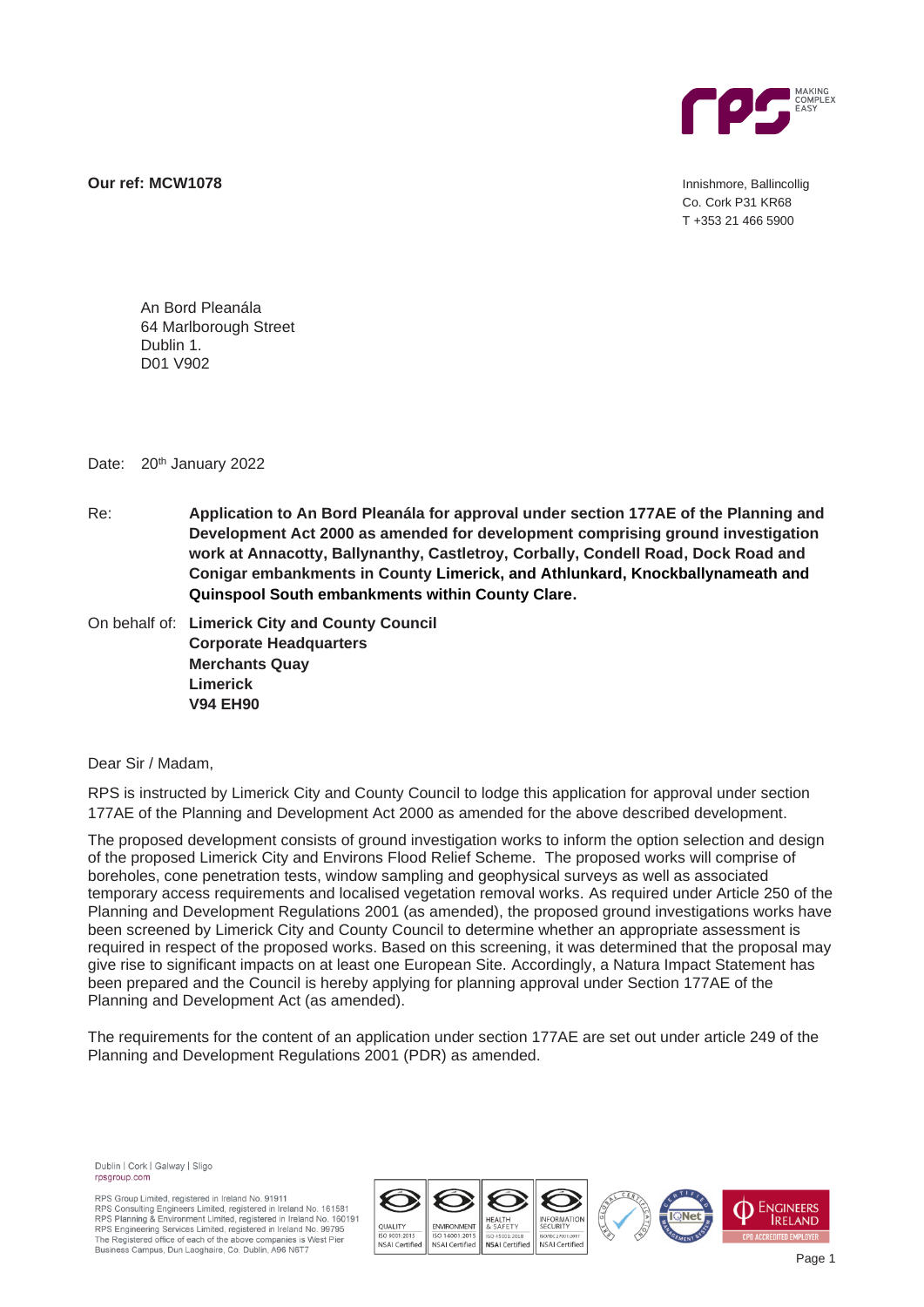### **Our ref: MCW1078**

Article 249 of the PDR requires as follows:

- 1. 3 No. copies of the plans and particulars of the proposed development
- 2. 3 No. copies of the NIS for the proposed development
- 3. A copy of the notice published under section 177AE(4)(a) of the Act, and
- 4. A list of the bodies to which notice was sent under section 177AE(4)(b) of the Act, a copy of each notice and an indication of the date on which the notice was sent.

RPS has been in touch with the Strategic Infrastructure Development section of An Bord Pleanála regarding some of these requirements. The Board has indicated that 2 No. hard copies and 1 No. electronic copy of the application is appropriate to submit.

The application comprises of the following documents:

#### **1. Plans and Particulars**

The plans and particulars submitted to robustly described and assess the proposed development for the purposes of this application are as follows:

# **a) Cover Letter**

# **b) Drawings**

In preparing the drawings for this application we have had regard to the requirements of articles 22 and 23 of the Planning and Development Regulations, In this regard we are enclosing a Site Location Map and Site Layout Plan. Given the nature of the proposed development, i.e. ground investigations works, there are no structures proposed as part of the application and accordingly do not have any further plans or detailed drawings.

The Site Layout Plan drawings are provided at a scale of 1:1000. While it is acknowledged that under Article 23 of the Planning and Development Regulations 2001 (as amended) (PDR) that site layout plans are standardly required at 1:500 scale, there is scope for another scale to be used as agreed with the planning authority. In this instance, following correspondence with the SID section of Board, it was agreed that the Site Layout Plan could be provided at a scale of 1:1000 scale. Given the geographic extent of the site area and the nature of the works it is considered that this scale is appropriate to clearly indicate the locations of the proposed GI works and to show the contexts of these locations.

Drawings prepared by RPS are as follows:

| Drawing No.                  | <b>Drawing Title</b> | <b>Scale</b> | <b>Sheet Size</b> | Compliance with A22/23 of PDR                                                                                                                                                                                                                                                              |
|------------------------------|----------------------|--------------|-------------------|--------------------------------------------------------------------------------------------------------------------------------------------------------------------------------------------------------------------------------------------------------------------------------------------|
| MCW1078-RPS-00-GE-DR-Z-0100A | Site Location Map    | 1:25000      | A <sub>1</sub>    | Given the extent of the site area, for<br>legibility and to understand the full<br>extent of the site area this is provided<br>at a scale of $1:25.000$ .<br>This is an additional drawing beyond<br>the requirements of Article 22.                                                       |
| MCW1078-RPS-00-GE-DR-Z-0101  | Site Overview Plan   | 1:2500       | A <sub>1</sub>    | This series of drawings comprises 15<br>No. sheets presented at 1:2,500 which<br>comply with the requirements of<br>Article 22 for Site Location Map.<br>This series of drawings also identifies<br>each of the Sheet areas for which the<br>Site Layout Plans are presented at<br>1:1,000 |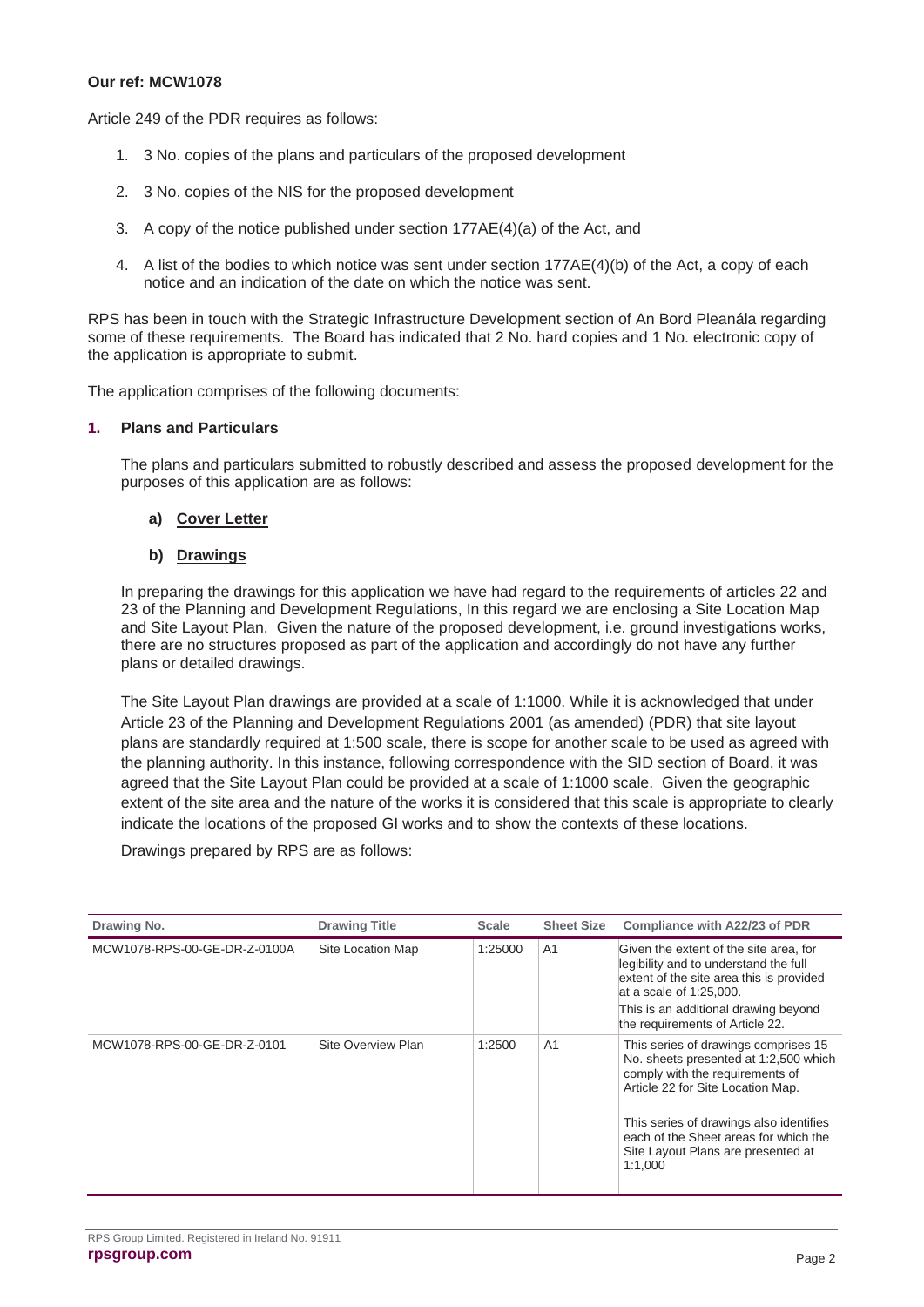# **Our ref: MCW1078**

| Drawing No.                  | <b>Drawing Title</b> | <b>Scale</b> | <b>Sheet Size</b> | Compliance with A22/23 of PDR                                                                                                                                                                                                                                         |
|------------------------------|----------------------|--------------|-------------------|-----------------------------------------------------------------------------------------------------------------------------------------------------------------------------------------------------------------------------------------------------------------------|
| MCW1078-RPS-00-GE-DR-Z-0100B | Site Key Plan        | 1:25000      | A <sub>1</sub>    | This drawing at 1:25,000 is a key plan<br>which shows the keys for both the 15<br>No. 1:2,500 Site Overview Plan<br>sheets (i.e. equivalent to the statutory<br>Site Location Map requirements) and<br>also the key for the 43 No. 1:1,000<br>Site Layout Plan sheets |
| MCW1078-RPS-00-GE-DR-Z-0102  | Site Layout Plan     | 1:1000       | A <sub>1</sub>    | This series of 43 No. drawings<br>presents the site layout plans in line<br>with the requirements of article 23 of<br>the PDR. As noted above the scale of<br>1:1,000 in lieu of 1:500 was agreed in<br>advance with ABP.                                             |

- c) **Planning Report** prepared by RPS
- d) **Ecological Impact Assessment Report** prepared by RPS
- e) **Archaeological and Cultural Heritage Assessment** prepared by Archaeological Management Solutions Consultancy
- f) **Copy of AA Screening Determination by Limerick City and County Council**
- 2. **Natura Impact Statement** (including AA Screening) prepared by RPS
- 3. Copy of **Newspaper Notice** published in the Irish Examiner on 20.01.22
- 4. **Details of Prescribed Bodies** to which the application was sent including:
	- a) **List of Bodies** to which the application was sent
	- b) **Copies of Letters of Notice** issued to the Prescribed Bodies dated 20.01.22 and sent to the bodies on 20.01.22

As set out in the Newspaper Notice enclosed, the planning documentation and NIS will be available for inspection at the following locations in addition to the offices of An Bord Pleanála.

- Limerick City and County Council, Dooradoyle Road, Dooradoyle, Limerick V94, EH90, between the hours of **9.00 am and 5:00 p.m**
- Limerick City and County Council, Merchants Quay, Limerick, V94 EH90, between the hours of **9.00 am and 5:00 p.m**
- Clare County Council, Áras Contae and Chláir, New Road, Ennis County Clare, between the hours of **9.00am and 4:00pm**

A printed copy of the Natura Impact Statement may be purchased on payment of a fee of €25. Copies are also available on a USB for purchase on payment of a fee of €10.

The documents and NIS are also available to view and can be downloaded from My Point, [https://mypoint.limerick.ie/,](https://mypoint.limerick.ie/) the online public collaboration and consultation portal of Limerick City and County Council.